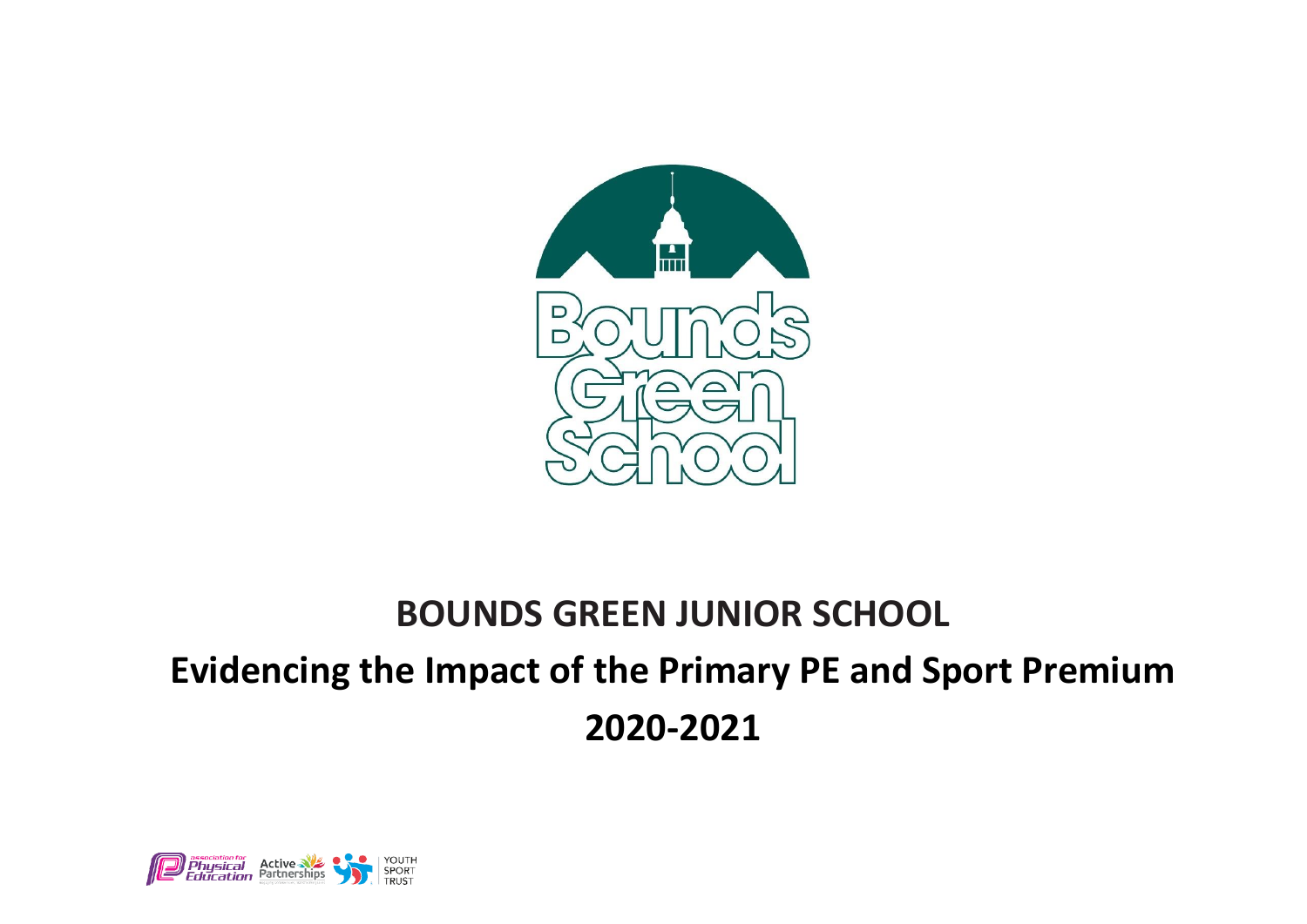| Total amount allocated for 2020/21                                               | £18,686   |
|----------------------------------------------------------------------------------|-----------|
| How much (if any) do you intend to carry over from this total fund into 2021/22? | £7,849.16 |

## **Swimming Data**

| Meeting national curriculum requirements for swimming and water safety.                                                                                                                                                     |                                                     |
|-----------------------------------------------------------------------------------------------------------------------------------------------------------------------------------------------------------------------------|-----------------------------------------------------|
| What percentage of your current Year 6 cohort swim competently, confidently and proficiently over a distance of at<br>least 25 metres?                                                                                      | 60%                                                 |
| N.B. Even though your pupils may swim in another year please report on their attainment on leaving primary school<br>at the end of the summer term 2020.<br>Please see note above                                           |                                                     |
| What percentage of your current Year 6 cohort use a range of strokes effectively [for example, front crawl, backstroke<br>and breaststroke?                                                                                 | $N/A$ Covid affected – insufficient time<br>lassess |
| What percentage of your current Year 6 cohort perform safe self-rescue in different water-based situations?                                                                                                                 | N/A Covid affected – insufficient time<br>assess    |
| Schools can choose to use the Primary PE and sport premium to provide additional provision for swimming but this<br>must be for activity over and above the national curriculum requirements. Have you used it in this way? | Yes                                                 |





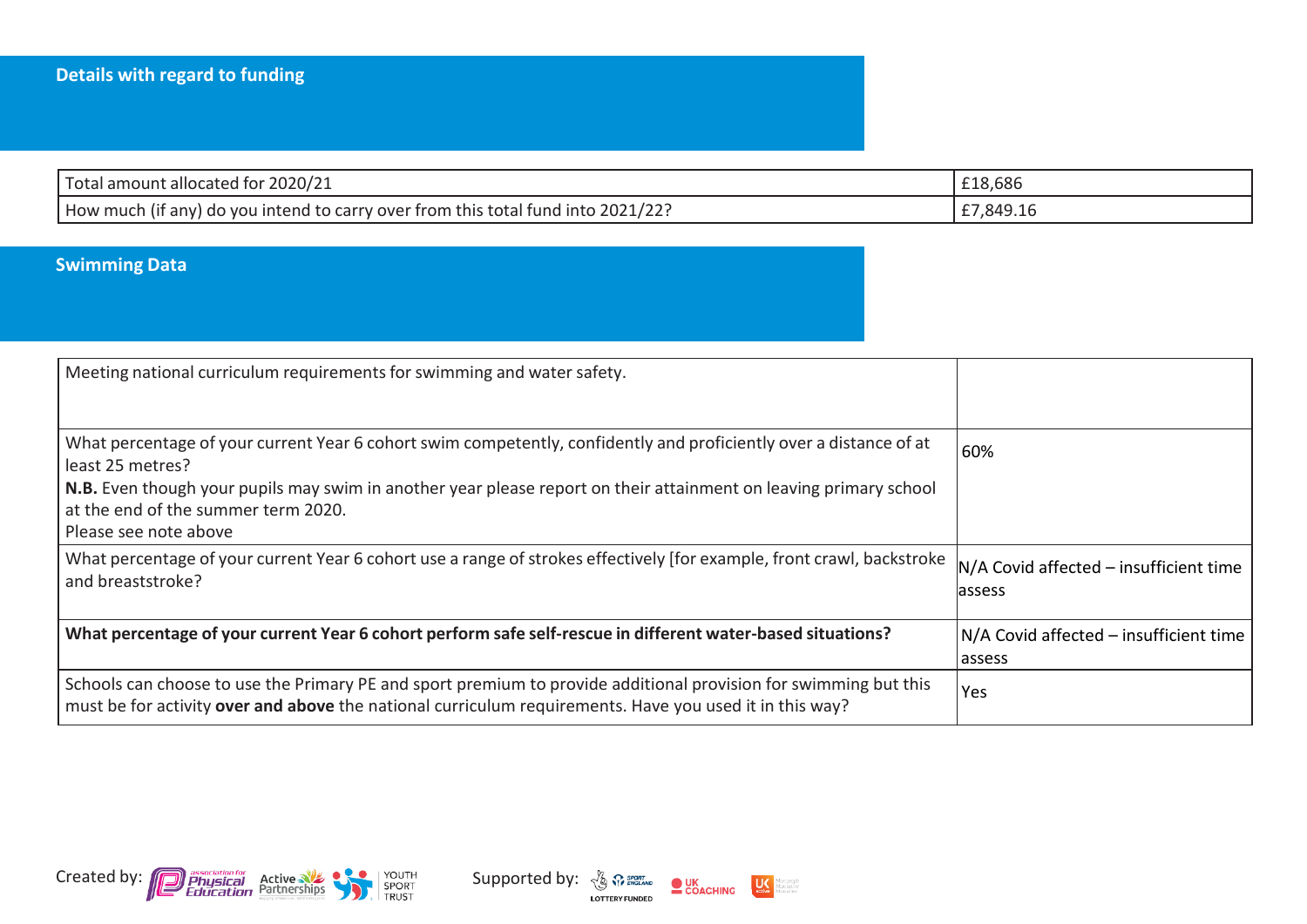| Academic Year: 2020/21                                                                                                                                                                                                    | <b>Total fund allocated:</b>                                                          | <b>Date Updated:</b> |                                                                                                                  |                                                                        |
|---------------------------------------------------------------------------------------------------------------------------------------------------------------------------------------------------------------------------|---------------------------------------------------------------------------------------|----------------------|------------------------------------------------------------------------------------------------------------------|------------------------------------------------------------------------|
| Key indicator 1: The engagement of all pupils in regular physical activity - Chief Medical Officers guidelines recommend that<br>primary school pupils undertake at least 30 minutes of physical activity a day in school |                                                                                       |                      | Percentage of total allocation:<br>l%                                                                            |                                                                        |
| Intent                                                                                                                                                                                                                    | Implementation                                                                        |                      | Impact                                                                                                           |                                                                        |
| To ensure that delivery of the PE<br>curriculum engages the children in a<br>broad range of physical activity<br>including athletics, gymnastics, ball<br>sports and dance opportunities.                                 | Provide resources and equipment<br>that supports delivery of a rich PE<br>curriculum. | £790.52              | Children using a wide range of<br>equipment correctly and safely                                                 |                                                                        |
| To embed the Daily Mile in the school Distance mapped out in playground.<br>culture so that children's fitness is<br>improved through regular physical<br>activity.                                                       | Structured daily physical exercise<br>with a strategic focus on pace.                 |                      | Children are fitter, are learning<br>how to 'pace' themselves and<br>attitudes to physical activity<br>improved. | A second running track to be<br>painted.                               |
| Lunchtime and after-school staff to<br>engage the children in structure<br>active play.                                                                                                                                   | Children facilitated to be active. The<br>least motivated targeted and<br>engaged.    |                      | All children active as much as<br>possible.                                                                      | Recruit a Sports Engagement<br>Mentor to promote physical<br>activity. |
| Swimming - To ensure pupils reach<br>the NC expectation by the end of KS2 Pool.                                                                                                                                           | Swimming organised at Arnos Road                                                      | £2600                | Children reaching basic<br>swimming proficiency                                                                  |                                                                        |
|                                                                                                                                                                                                                           |                                                                                       |                      |                                                                                                                  | Percentage of total allocation:                                        |





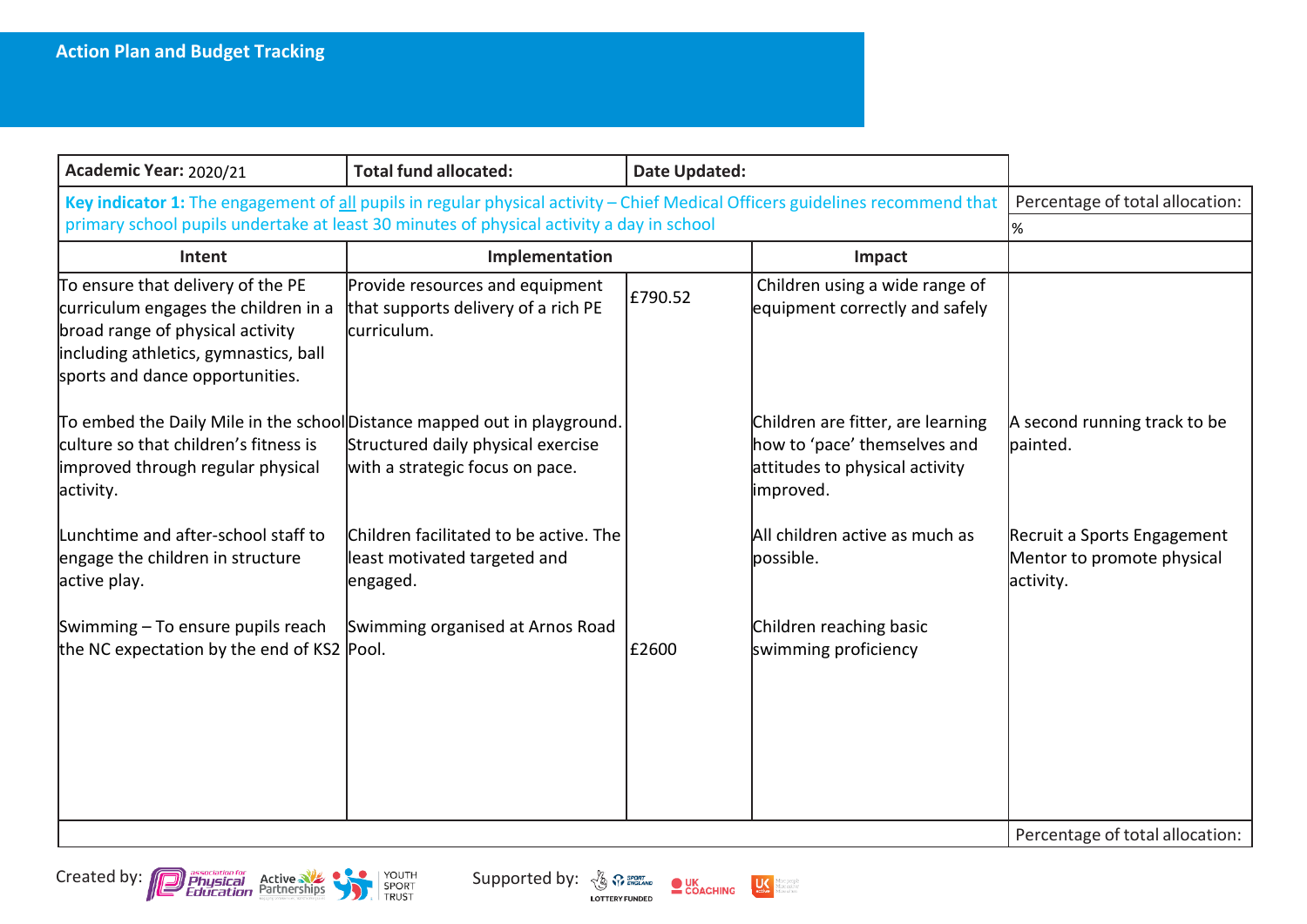| Key indicator 2: The profile of PESSPA being raised across the school as a tool for whole school improvement                                  |                                                                                                                                                                                             |  |                                                                                                                       | % |
|-----------------------------------------------------------------------------------------------------------------------------------------------|---------------------------------------------------------------------------------------------------------------------------------------------------------------------------------------------|--|-----------------------------------------------------------------------------------------------------------------------|---|
| Intent                                                                                                                                        | Implementation<br>Impact                                                                                                                                                                    |  |                                                                                                                       |   |
| Embed whole school ethos for sport<br>at Bounds Green. To continue to<br>promote a positive sporting culture<br>amongst children and parents. | Assemblies celebrate sporting<br>values and participation.<br>Sports development through<br>coaching to improve the<br>performance of a wider group of<br>pupils in competitive situations. |  | Children have an understanding<br>of sporting values and how they<br>tie in with Bounds Green school<br><b>balues</b> |   |





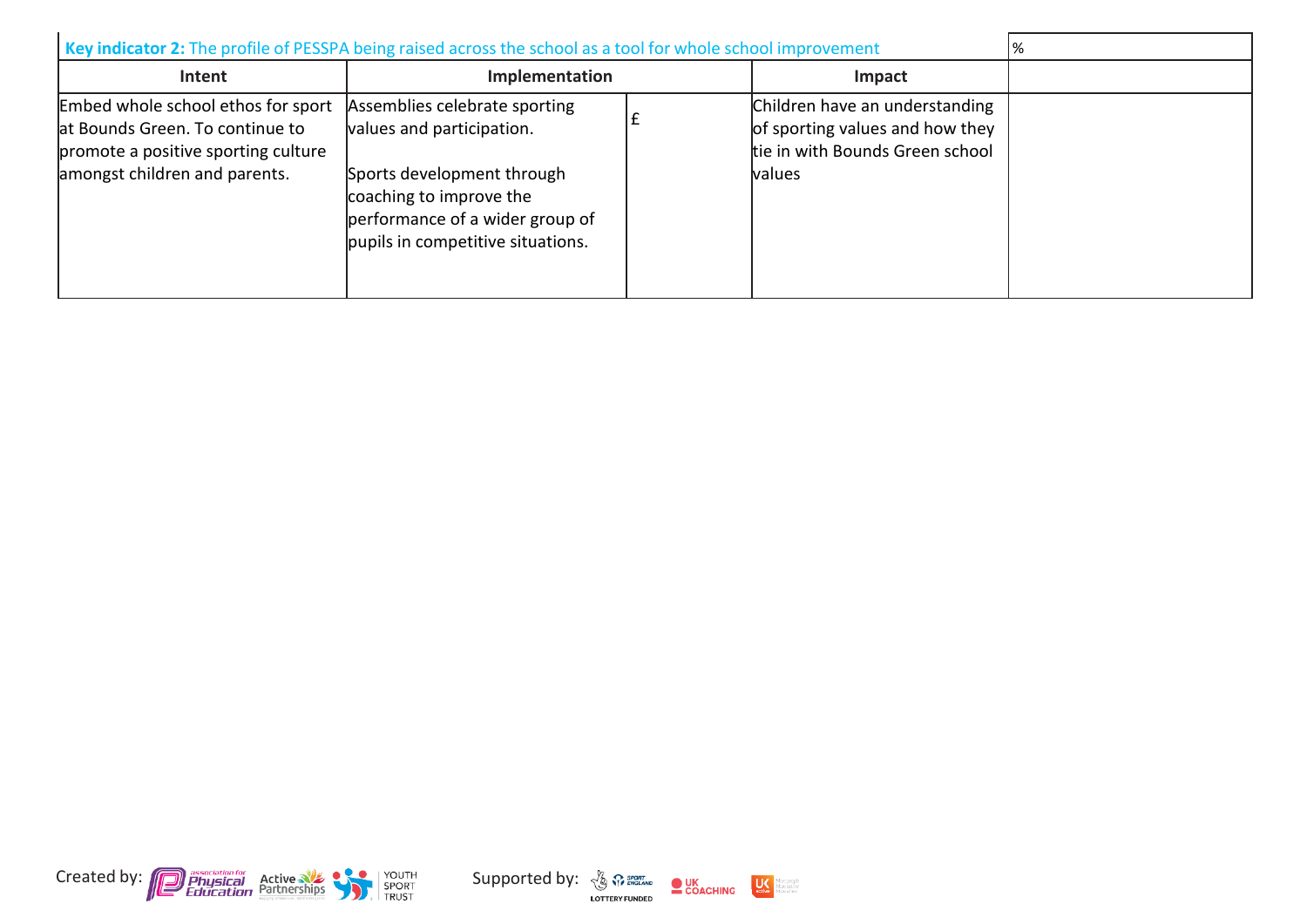| Key indicator 3: Increased confidence, knowledge and skills of all staff in teaching PE and sport                                                      |                                                                                         |  | Percentage of total allocation:                |  |
|--------------------------------------------------------------------------------------------------------------------------------------------------------|-----------------------------------------------------------------------------------------|--|------------------------------------------------|--|
|                                                                                                                                                        |                                                                                         |  |                                                |  |
| Intent                                                                                                                                                 | Implementation                                                                          |  | Impact                                         |  |
| PE Lead enrolled in Haringey PE CPD<br>programme to improved knowledge<br>and understanding so he can<br>confidently promote subject within<br>school. | Haringey CPD calendar shared and   £1350<br>promoted amongst workforce and<br>managers. |  | Better trained and more confident<br>teachers. |  |





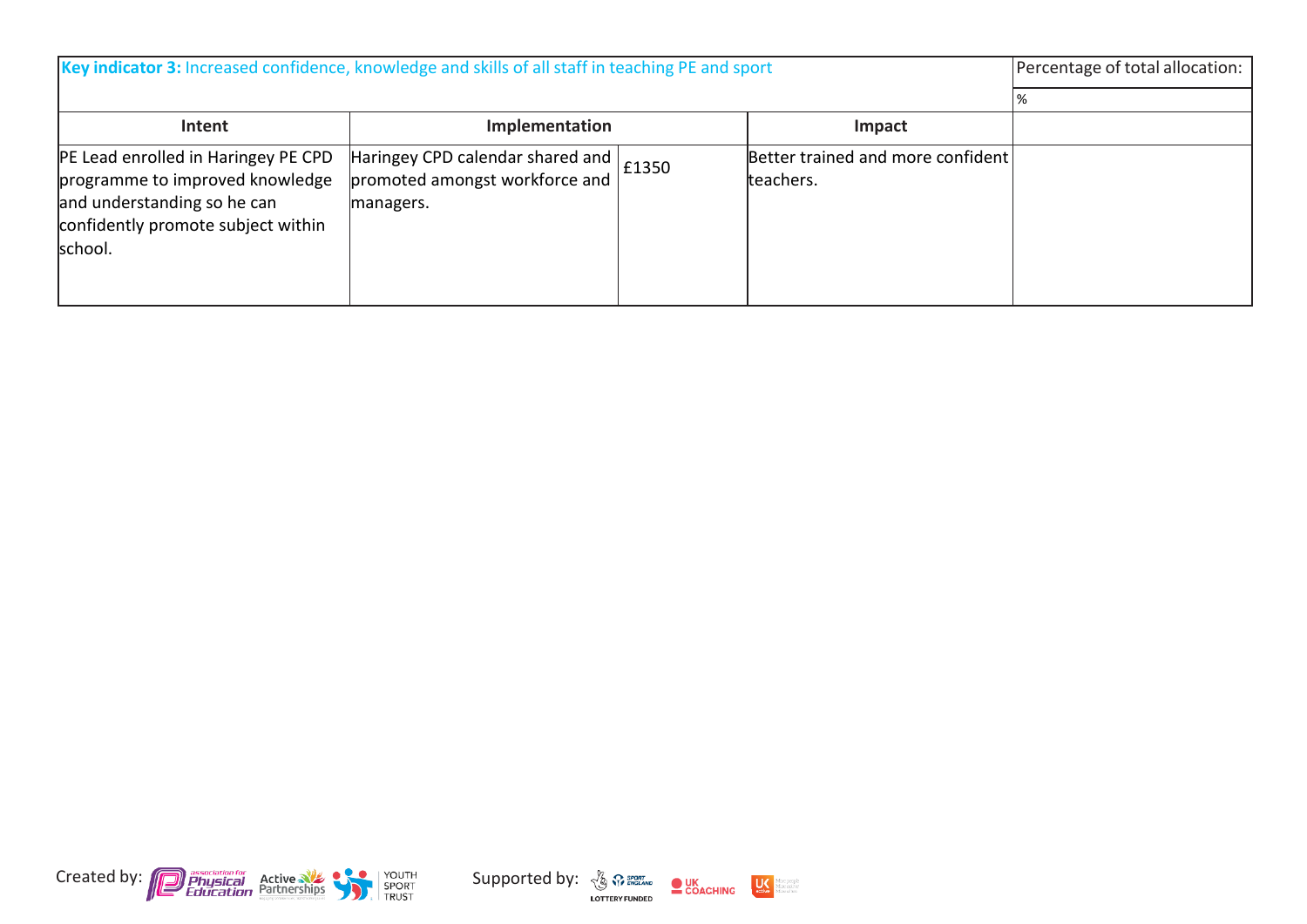| Key indicator 4: Broader experience of a range of sports and activities offered to all pupils                                                            |                                                                                                                                                               |       | Percentage of total allocation:                                                                                       |  |
|----------------------------------------------------------------------------------------------------------------------------------------------------------|---------------------------------------------------------------------------------------------------------------------------------------------------------------|-------|-----------------------------------------------------------------------------------------------------------------------|--|
| Intent                                                                                                                                                   | Implementation                                                                                                                                                |       | Impact                                                                                                                |  |
| To participate in inter school<br>competitive tournament                                                                                                 | Disrupted by covid lockdowns but<br>the school organised teams for all<br>tournaments that took place<br>including cricket, football, athletics<br>and tennis | E620  | Experience of competitive sport                                                                                       |  |
| To deliver a sports day that is an<br>opportunity for children across both<br>key stages to experience a wide range<br>of different sporting activities. | Delivered in a local venue.                                                                                                                                   | £508  | Participation by all children in a<br>wide range of physical activities.<br>Embedding culture of sporting<br>success. |  |
| To deliver Healthy Living Month in<br>July.                                                                                                              | Children participated in a range of<br>health and fitness based activities.                                                                                   |       | Improved knowledge about<br>healthy living.                                                                           |  |
| To ensure sufficient resources<br>allowing broad and varied access to<br>different sports.                                                               | Purchased sports equipment,<br>including 2 new table tennis tables<br>- with a new area designated and<br>cleared.                                            | £2100 | Experience of a wide range of<br>sports.                                                                              |  |